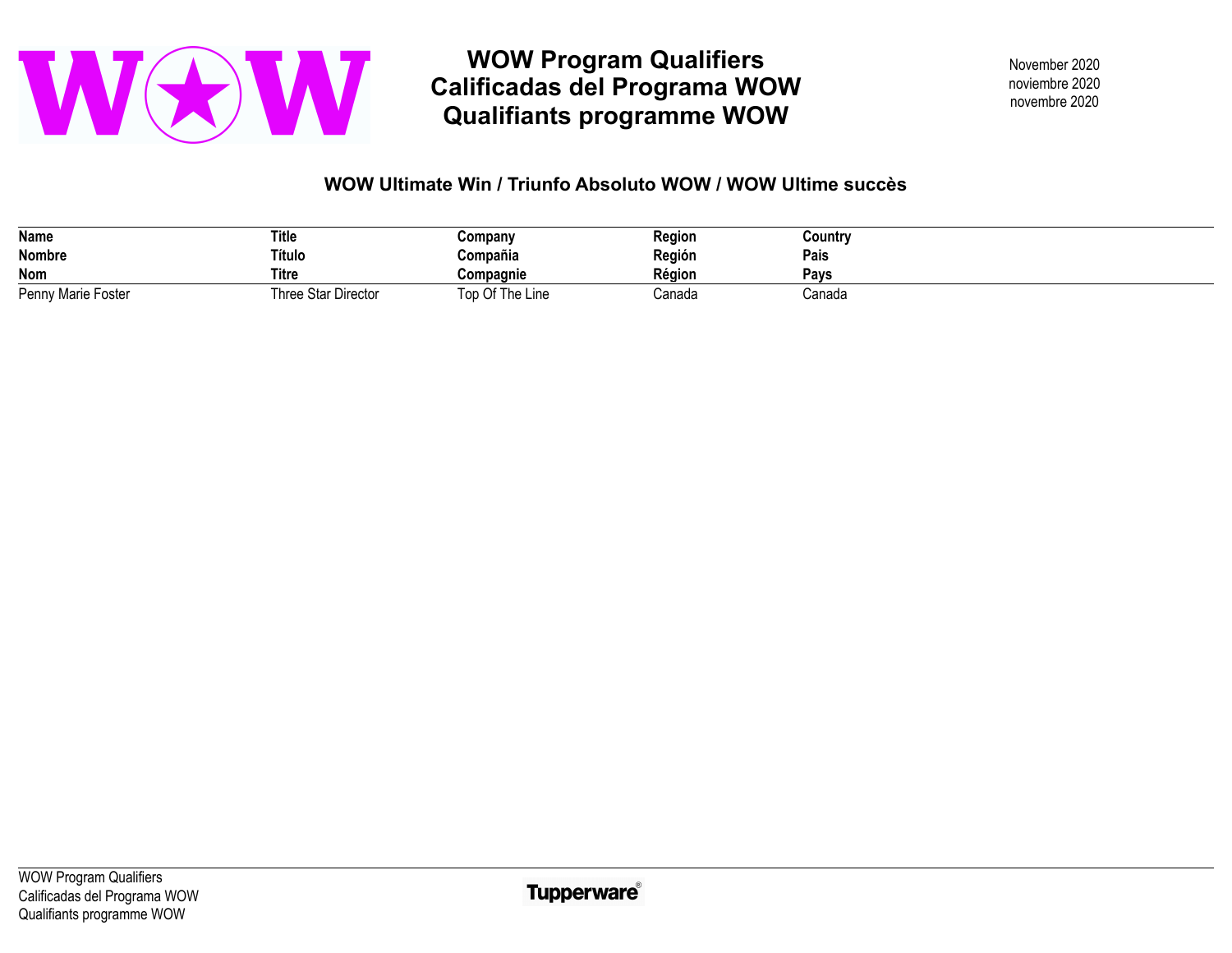

**WOW Program Qualifiers Calificadas del Programa WOW Qualifiants programme WOW** 

November 2020 novembre 2020 noviembre 2020

## **WOW Growth Phase 1 / Fase 1 Crecmiento WOW / WOW Croissance Phase 1**

| Name               | Title                | Company               | Region       | Country |
|--------------------|----------------------|-----------------------|--------------|---------|
| <b>Nombre</b>      | Título               | Compañia              | Región       | Pais    |
| Nom                | Titre                | Compagnie             | Région       | Pays    |
| Carolina Martinez  | Three Star Director  | Party Plastics        | All Star     | U.S.    |
| Daphnee Lapierre   | <b>Star Director</b> | Aqua Terra            | Canada       | Canada  |
| Erika Cruz         | Two Star Director    | <b>Party Plastics</b> | All Star     | U.S.    |
| Kim Wollenslegel   | <b>Star Director</b> | Razzmatazz            | All Star     | U.S.    |
| Kimberley Hawkins  | Star Director        | Top Of The Line       | Canada       | Canada  |
| Maria E Avendano   | <b>Director</b>      | El Sol Enterprises    | Union Latina | U.S.    |
| Merry Lawless      | <b>Star Director</b> | Razzmatazz            | All Star     | U.S.    |
| Michelle Miller    | Two Star Director    | <b>Melody Mates</b>   | Rock It      | U.S.    |
| Sergio Velis Ochoa | Three Star Director  | Party Plastics        | All Star     | U.S.    |
| Sonia Quevedo      | Two Star Director    | Party Plastics        | All Star     | U.S.    |